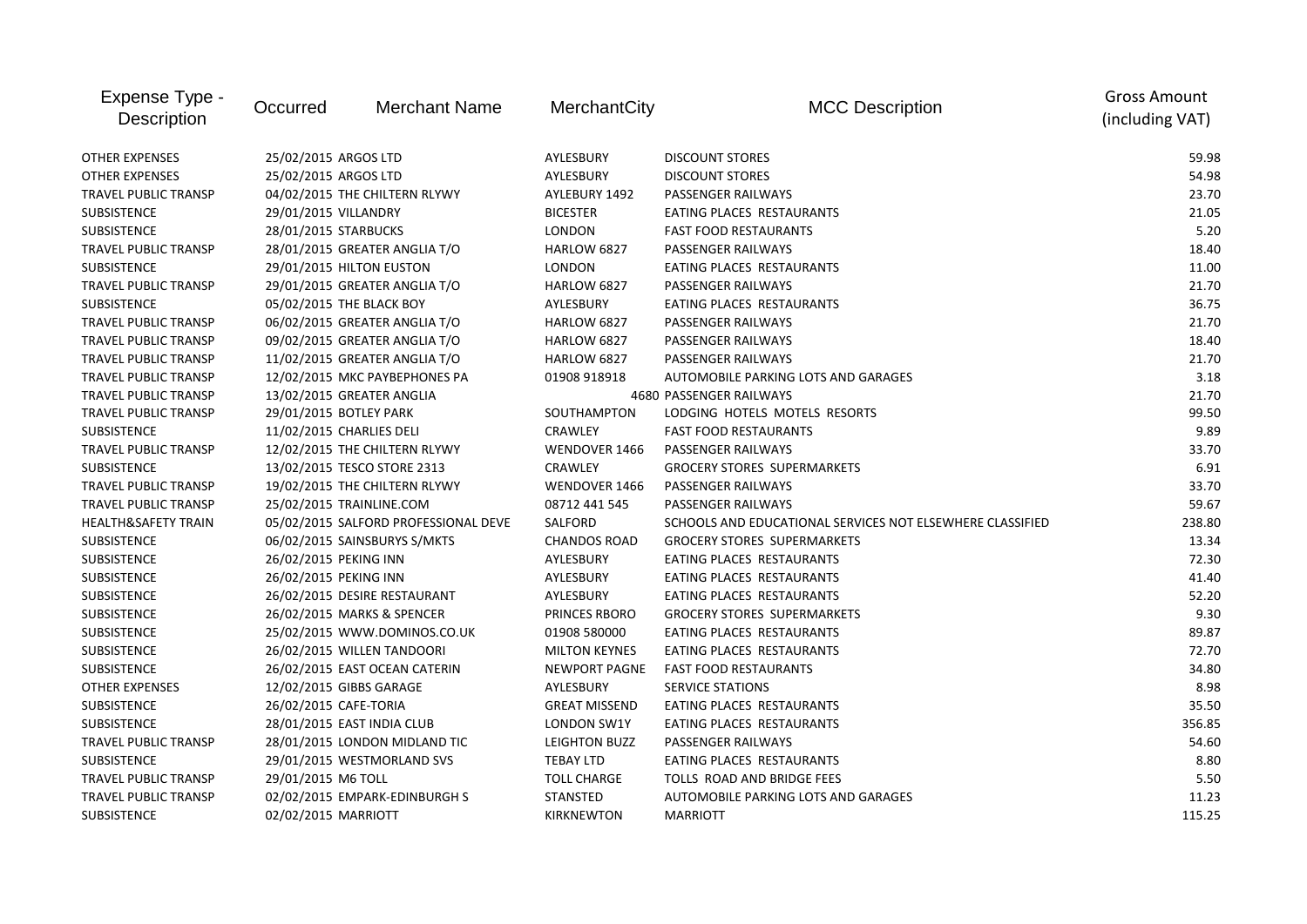| <b>TRAVEL PUBLIC TRANSP</b>     | 02/02/2015 M6 TOLL                | <b>TOLL CHARGE</b>   | TOLLS ROAD AND BRIDGE FEES                                      | 4.80   |
|---------------------------------|-----------------------------------|----------------------|-----------------------------------------------------------------|--------|
| <b>SUBSISTENCE</b>              | 06/02/2015 BLANC BRASSERIE        | <b>MILTON KEYNES</b> | EATING PLACES RESTAURANTS                                       | 194.15 |
| <b>SPARES LEASE CARS</b>        | 18/02/2015 MK AUDI AFTERSALES     | <b>MILTON KEYNES</b> | AUTO AND TRUCK DEALERS-(NEW&USED)-SALES SERV. REPAIRS PARTLEASE | 889.50 |
| <b>SUBSISTENCE</b>              | 20/02/2015 HILTON STANSTEAD       | <b>STANSTED</b>      | EATING PLACES RESTAURANTS                                       | 13.60  |
| <b>TRAVEL PUBLIC TRANSP</b>     | 27/01/2015 TRAINLINE.COM          | 08712 441 545        | PASSENGER RAILWAYS                                              | 159.83 |
| SUBSISTENCE                     | 29/01/2015 STAFFORD COSTA         | <b>STONE 14713</b>   | EATING PLACES RESTAURANTS                                       | 15.58  |
| <b>SUBSISTENCE</b>              | 02/02/2015 MARRIOTT               | KIRKNEWTON           | <b>MARRIOTT</b>                                                 | 99.00  |
| <b>TRAVEL PUBLIC TRANSP</b>     | 05/02/2015 TRAINLINE.COM          | 08712 441 545        | PASSENGER RAILWAYS                                              | 80.68  |
| SUBSISTENCE                     | 09/02/2015 BLANC BRASSERIE        | LONDON WC2           | EATING PLACES RESTAURANTS                                       | 38.50  |
| TRAVEL PUBLIC TRANSP            | 10/02/2015 MKC PAYBEPHONES PA     | 01908 918918         | AUTOMOBILE PARKING LOTS AND GARAGES                             | 2.48   |
| TRAVEL PUBLIC TRANSP            | 11/02/2015 TRAINLINE.COM          | 08712 441 545        | PASSENGER RAILWAYS                                              | 80.68  |
| <b>SUBSISTENCE</b>              | 12/02/2015 CAFFE NERO             | <b>MARSHAM ST</b>    | EATING PLACES RESTAURANTS                                       | 4.30   |
| <b>TRAVEL PUBLIC TRANSP</b>     | 12/02/2015 MKC PAYBEPHONES PA     | 01908 918918         | AUTOMOBILE PARKING LOTS AND GARAGES                             | 8.38   |
| TRAVEL PUBLIC TRANSP            | 13/02/2015 TRAINLINE.COM          | 08712 441 545        | PASSENGER RAILWAYS                                              | 80.68  |
| <b>TRAVEL PUBLIC TRANSP</b>     | 19/02/2015 TRAINLINE.COM          | 08712 441 545        | PASSENGER RAILWAYS                                              | 80.68  |
| SUBSISTENCE                     | 20/02/2015 THE WOLSELEY           | 020 7499 6996        | EATING PLACES RESTAURANTS                                       | 157.78 |
| <b>SUBSISTENCE</b>              | 24/02/2015 JURYS INN SHEFFIEL     | 119 EYRE STRE        | LODGING HOTELS MOTELS RESORTS                                   | 79.00  |
| TRAVEL PUBLIC TRANSP            | 26/02/2015 TRAINLINE.COM          | 08712 441 545        | PASSENGER RAILWAYS                                              | 80.68  |
| <b>SUBSISTENCE</b>              | 25/02/2015 KING DO                | AYLESBURY            | EATING PLACES RESTAURANTS                                       | 27.30  |
| TRAVEL PUBLIC TRANSP            | 04/02/2015 TICKETOFFICESALE       | <b>SWTRAINS WIND</b> | PASSENGER RAILWAYS                                              | 26.10  |
| TRAVEL PUBLIC TRANSP            | 06/02/2015 SELFSERVE TICKET       | <b>SWTRAINS WIND</b> | PASSENGER RAILWAYS                                              | 20.50  |
| <b>COURSES &amp; CONFERENCE</b> | 11/02/2015 WWW.CFOASERVICES.CO.UK |                      | 1827302300 MEMBERSHIP ORGANIZATIONS NOT ELSEWHERE CLASSIFIED    | 360.00 |
| <b>TRAVEL PUBLIC TRANSP</b>     | 13/02/2015 FGW SELF SERVICE       | <b>SLOUGH</b>        | PASSENGER RAILWAYS                                              | 13.30  |
| SUBSISTENCE                     | 26/02/2015 TESCO STORE 2896       | <b>MILTON KEYNES</b> | <b>GROCERY STORES SUPERMARKETS</b>                              | 84.24  |
| <b>TRAVEL PUBLIC TRANSP</b>     | 29/01/2015 OYSTER AUTOTOPUP       | 0343 2221234         | <b>PASSENGER RAILWAYS</b>                                       | 40.00  |
| TRAVEL PUBLIC TRANSP            | 02/02/2015 OYSTER AUTOTOPUP       | 0343 2221234         | PASSENGER RAILWAYS                                              | 40.00  |
| <b>TRAVEL PUBLIC TRANSP</b>     | 06/02/2015 OYSTER AUTOTOPUP       | 0343 2221234         | PASSENGER RAILWAYS                                              | 40.00  |
| TRAVEL PUBLIC TRANSP            | 09/02/2015 OYSTER AUTOTOPUP       | 0343 2221234         | PASSENGER RAILWAYS                                              | 40.00  |
| TRAVEL PUBLIC TRANSP            | 16/02/2015 OYSTER AUTOTOPUP       | 0343 2221234         | PASSENGER RAILWAYS                                              | 40.00  |
| TRAVEL PUBLIC TRANSP            | 23/02/2015 OYSTER AUTOTOPUP       | 0343 2221234         | PASSENGER RAILWAYS                                              | 40.00  |
| <b>SUBSISTENCE</b>              | 26/02/2015 WWW.JUST EAT.CO.UK     | 0208 7362006         | EATING PLACES RESTAURANTS                                       | 36.55  |
| <b>SUBSISTENCE</b>              | 26/02/2015 ROSIES BAR             | WINSLOW              | EATING PLACES RESTAURANTS                                       | 28.00  |
| <b>SUBSISTENCE</b>              | 26/02/2015 AROMA                  | <b>BUCKINGHAM</b>    | <b>FAST FOOD RESTAURANTS</b>                                    | 44.20  |
| SUBSISTENCE                     | 26/02/2015 CO-OP GROUP 350090     | Winslow              | <b>GROCERY STORES SUPERMARKETS</b>                              | 5.48   |
| <b>SUBSISTENCE</b>              | 09/02/2015 PIPS OF MARLOW         | MARLOW SL7           | EATING PLACES RESTAURANTS                                       | 68.40  |
| <b>SUBSISTENCE</b>              | 25/02/2015 TESCO STORES-2041      | AYLESBURY            | <b>GROCERY STORES SUPERMARKETS</b>                              | 14.18  |
| <b>SUBSISTENCE</b>              | 26/02/2015 NANDOS BEACONSFIELD    | BEACONSFIELD         | EATING PLACES RESTAURANTS                                       | 39.68  |
| SUBSISTENCE                     | 26/02/2015 KFC BEACONSFIELD       | BEACONSFIELD         | <b>FAST FOOD RESTAURANTS</b>                                    | 28.46  |
| <b>SUBSISTENCE</b>              | 26/02/2015 MCDONALDS              | BEACONSFIELD         | <b>FAST FOOD RESTAURANTS</b>                                    | 18.85  |
| PRINTING STATIONERY             | 05/02/2015 WP-INSTITUTION OF      | MORETON IN MA        | MEMBERSHIP ORGANIZATIONS NOT ELSEWHERE CLASSIFIED               | 48.00  |
| PRINTING PUBLICATION            | 05/02/2015 WWW.ITGOVERNANCE.CO.UK |                      | 1353771047 MISCELLANEOUS PUBLISHING & PRINTING                  | 33.60  |